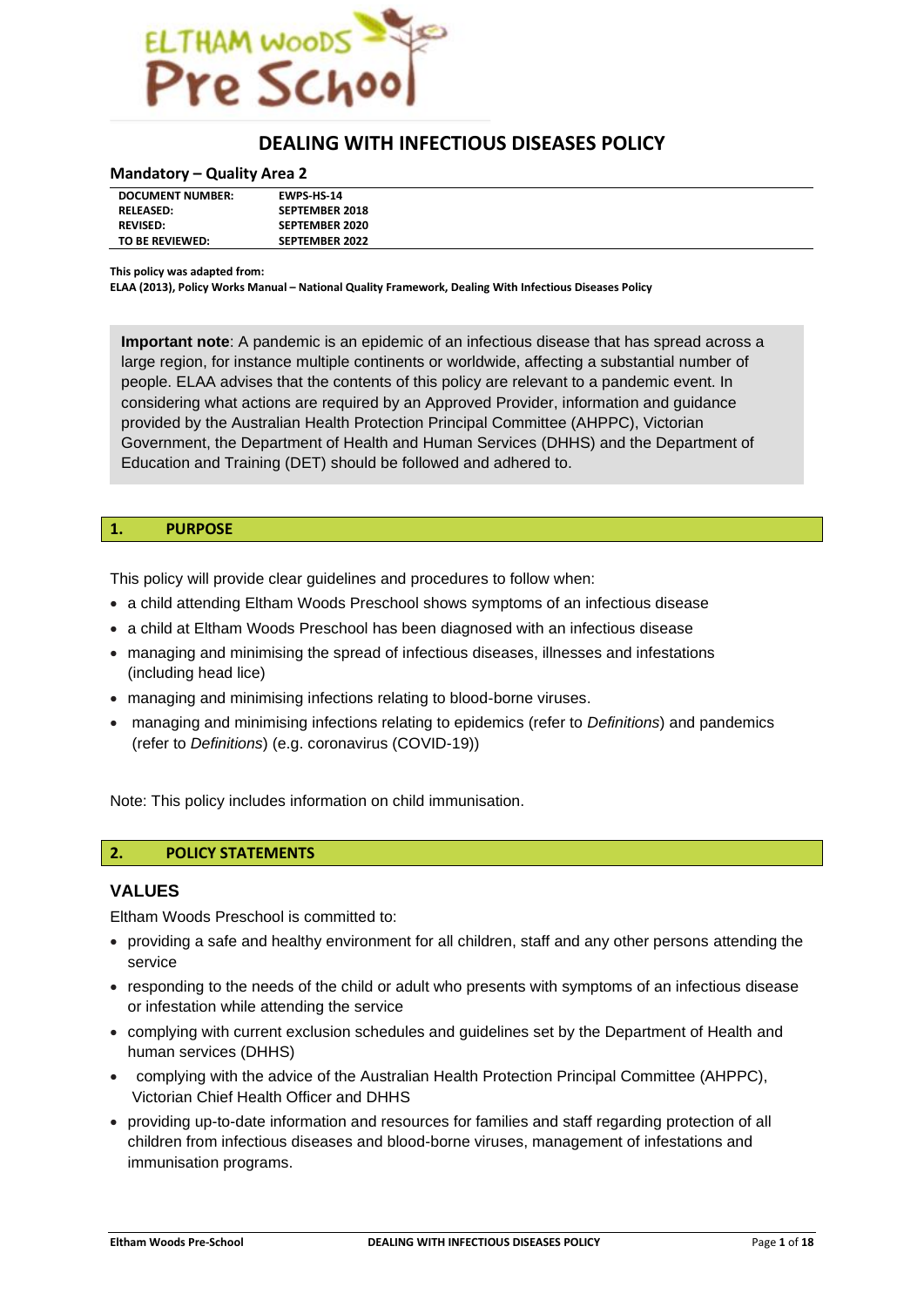Eltham Woods Preschool supports the Immunise Australia Program and National Immunisation Program (NIP), which is currently recommended by the National Health and Medical Research Council (NHMRC) and supported by the Commonwealth Government. All educators/staff at Eltham Woods Preschool are committed to preventing the spread of vaccine-preventable diseases through simple hygiene practices such as hand washing, effective cleaning procedures, monitoring immunisation records and complying with recommended exclusion guidelines and timeframes for children and educators/staff.

## **SCOPE**

This policy applies to the Approved Provider, Nominated Supervisor, Certified Supervisor, educators, staff, students on placement, volunteers, parents/guardians, children and others attending the programs and activities of Eltham Woods Preschool, including during offsite excursions and activities.

## **3. PROCEDURES**

### **The Approved Provider and Person with Management or Control are responsible for:**

- ensuring that where there is an occurrence of an infectious disease at the service, reasonable steps are taken to prevent the spread of that infectious disease (Regulation 88(1))
- ensuring that where there is an occurrence of an infectious disease at the service, a parent/guardian or authorised emergency contact of each child at the service is notified of the occurrence as soon as is practicable (Regulation 88(2))
- ensuring that information from the DHHS about the minimum exclusion periods (refer to *Definitions*) is displayed at the service and is available to all stakeholders including staff, parents/guardians, students and volunteers
- ensuring that a child is excluded from the service in accordance with the minimum exclusion periods (refer to *Definitions*) when informed that the child is infected with an infectious disease (refer to *Definitions*) or has been in contact with a person who is infected with an infectious disease (refer to *Definitions*) as required under Regulation 111(1) of the *Public Health and Wellbeing Regulations 2019*
- contacting the Communicable Disease Section, DHHS (refer to Definitions) if there is an outbreak of two or more cases of gastrointestinal illness in a 48-hour period
- ensuring obligations under No Jab No Play legislation (*Public Health and Wellbeing Act 2008)*, including to request, assess and manage immunisation documentation and to assist parents/carers and families who may face difficulties in meeting the requirements are met (refer to *Enrolment and Orientation Policy*)
- ensuring when directed by the Chief Health Officer, that a child who is at material risk of contracting a vaccine-preventable disease is excluded until the Chief Health Officer directs that attendance can be resumed (Regulation 111(24) of the *Public Health and Wellbeing Regulations 2019*)
- notifying DET within 24 hours of a serious incident (refer to *Definitions*) via the [NQA ITS](https://www.acecqa.gov.au/resources/national-quality-agenda-it-system)
- supporting the Nominated Supervisor and the educators/staff at the service to implement the requirements of the minimum exclusion periods
- conducting a thorough inspection of the service on a regular basis, and consulting with educators/staff to assess any risks by identifying the hazards and potential sources of infection
- ensuring that the Nominated Supervisor, staff and everyone at the service adheres to the *Hygiene Policy* and the procedures for infection control relating to blood-borne viruses (refer to Attachment 4)
- ensuring that appropriate and current information and resources are provided to all staff and parents/guardians regarding the identification and management of infectious diseases, blood-borne viruses and infestations
- keeping informed about current legislation, information, research and best practice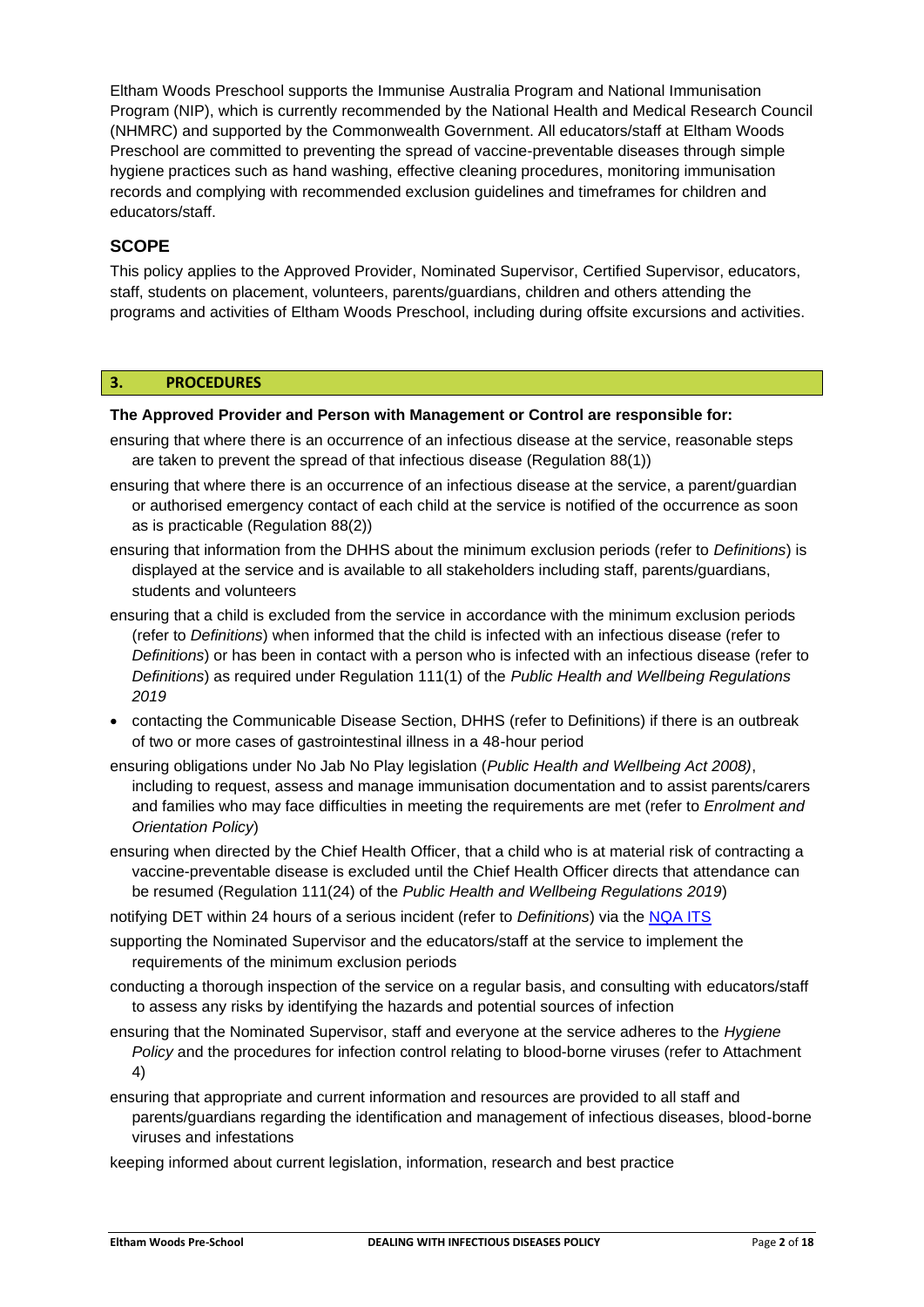- ensuring that any changes to the exclusion table or immunisation laws are communicated to all staff and parents/guardians in a timely manner
- complying with the advice of the Australian Health Protection Principal Committee (AHPPC), Victorian Chief Health Officer and DHHS in an epidemic or pandemic event (refer to Attachment 5).

### **The Nominated Supervisor and Person in Day-to-Day Charge are responsible for:**

- ensuring that where there is an occurrence of an infectious disease at the service, reasonable steps are taken to prevent the spread of that infectious disease (Regulation 88(1))
- ensuring that where there is an occurrence of an infectious disease at the service, a parent/guardian or authorised emergency contact of each child at the service is notified of the occurrence as soon as is practicable (Regulation 88(2))
- ensuring that information from the DHHS about the minimum exclusion periods (refer to *Definitions*) is displayed at the service and is available to all stakeholders including staff, parents/guardians, students and volunteers
- ensuring that a child is excluded from the service in accordance with the minimum exclusion periods (refer to *Definitions*) when informed that the child is infected with an infectious disease (refer to *Definitions*) or has been in contact with a person who is infected with an infectious disease (refer to *Definitions*) as required under Regulation 111(1) of the *Public Health and Wellbeing Regulations 2019*
- contacting the Communicable Disease Section (refer to Definitions) if there is an outbreak of two or more cases of gastrointestinal illness in a 48 hour period
- ensuring that a minimum of one educator with current approved first aid qualifications is in attendance and immediately available at all times the service is in operation (refer to *Administration of First Aid Policy*).

As a demonstration of duty of care and best practice, ELAA recommends that **all educators** have current approved first aid qualifications and anaphylaxis management training and asthma management training

- establishing good hygiene and infection control procedures, and ensuring that they are adhered to by everyone at the service (refer to *Hygiene Policy* and Attachment 4 – Procedures for infection control relating to blood-borne viruses)
- ensuring the exclusion requirements for infectious diseases are adhered to as per the minimum exclusion periods (refer to *Definitions*), notifying the Approved Provider and parents/guardians of any outbreak of infectious disease at the service, and displaying this information in a prominent position
- contacting the advising parents/guardians on enrolment that the minimum exclusion periods will be observed in regard to the outbreak of any infectious diseases or infestations (refer to: [https://www2.health.vic.gov.au/public-health/infectious-diseases/school-exclusion/school-exclusion](https://www2.health.vic.gov.au/public-health/infectious-diseases/school-exclusion/school-exclusion-table)[table\)](https://www2.health.vic.gov.au/public-health/infectious-diseases/school-exclusion/school-exclusion-table).
- advising the parents/guardians of a child who is not fully immunised on enrolment that they will be required to keep their child at home when an infectious disease is diagnosed at the service, and until there are no more occurrences of that disease and the exclusion period has ceased
- ensuring that parents/guardians understand that they must inform the Approved Provider or Nominated Supervisor as soon as practicable if the child is infected with an infectious disease or infestation, or has been in contact with a person infected with a condition for which the exclusion of contacts is specified (Regulation 110, *Public Health and Wellbeing Regulations 2019*)
- providing information and resources to parents/guardians to assist in the identification and management of infectious diseases and infestations
- ensuring all families have completed a *Consent form to conduct head lice inspections* (Attachment 1) on enrolment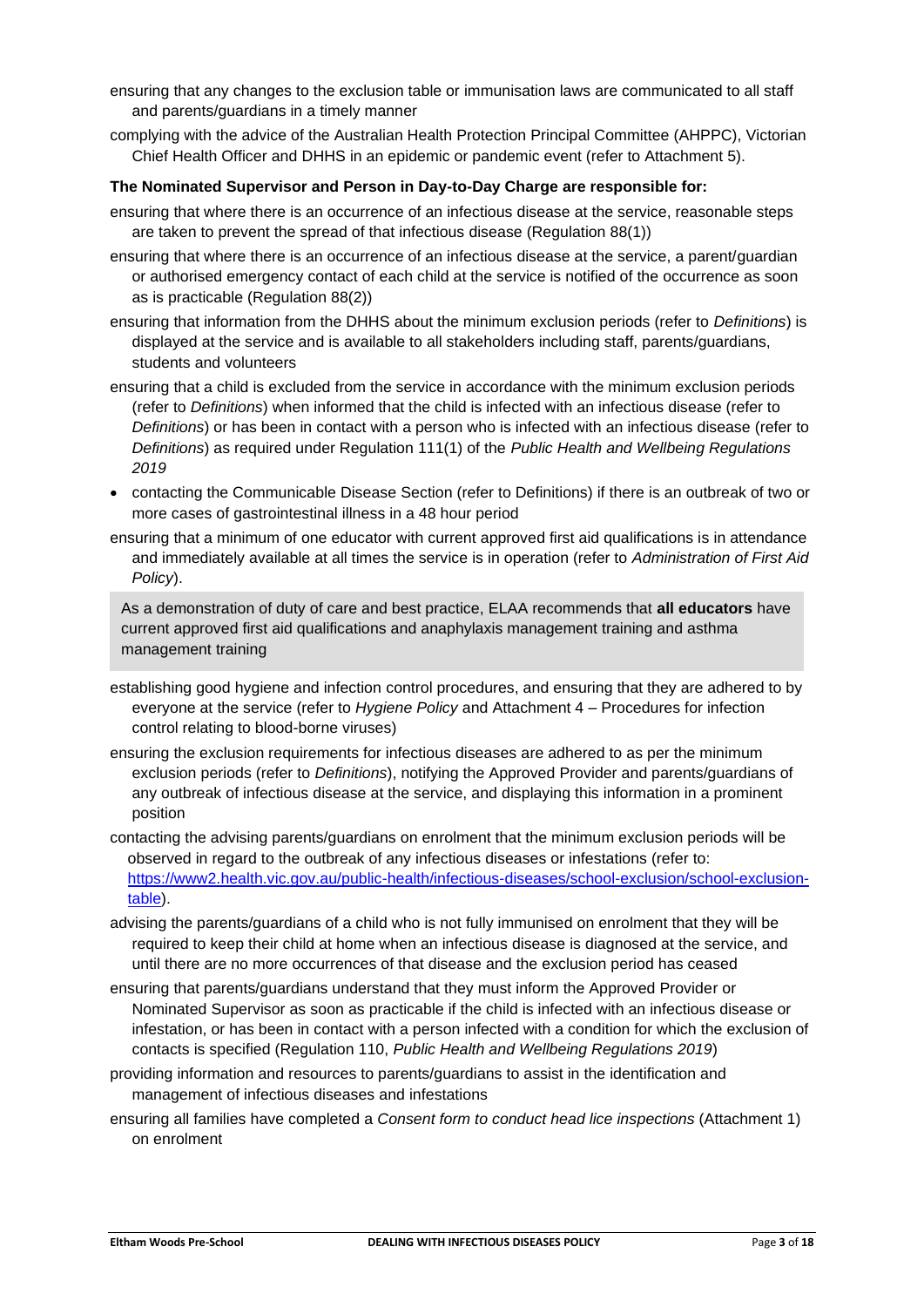- conducting head lice inspections whenever an infestation is suspected, which involves visually checking children's hair and notifying the Approved Provider and parents/guardians of the child if an infestation of head lice is suspected
- providing a *Head lice action form* (Attachment 2) to the parents/guardians of a child suspected of having head lice
- providing a head lice notification letter (Attachment 3) to all parents/guardians when an infestation of head lice has been detected at the service
- maintaining confidentiality at all times (refer to *Privacy and Confidentiality Policy*)
- complying with the advice of the Australian Health Protection Principal Committee (AHPPC), Victorian Chief Health Officer and DHHS in an epidemic or pandemic event (refer to Attachment 5).

### **All educators are responsible for:**

- encouraging parents/guardians to notify the service if their child has an infectious disease or infestation
- observing signs and symptoms of children who may appear unwell, and informing the Nominated **Supervisor**
- providing access to information and resources for parents/guardians to assist in the identification and management of infectious diseases and infestations
- monitoring that all parents/guardians have completed a *Consent form to conduct head lice inspections* (Attachment 1) on enrolment
- monitoring any symptoms in children that may indicate the presence of an infectious disease and taking appropriate measures to minimise cross-infection
- complying with the *Hygiene Policy* of the service and the procedures for infection control relating to blood-borne viruses (refer to Attachment 4)
- maintaining confidentiality at all times (refer to *Privacy and Confidentiality Policy*)
- complying with the advice of the Australian Health Protection Principal Committee (AHPPC), Chief Health Officer and DHHS in an epidemic or pandemic event (refer to Attachment 5).

### **Parents/guardians are responsible for:**

- keeping their child/ren at home if they are unwell or have an excludable infectious disease (refer to *Definitions*)
- informing the Approved Provider, Nominated Supervisor or Persons in Day-to-Day Charge as soon as practicable if their child has an infectious disease (refer to *Definitions)* or has been in contact with a person who has an infectious disease (Regulation110 of the *Public Health and Wellbeing Regulations 2019*)
- complying with the minimum exclusion periods (refer to *Definitions*) or as directed by the Approved Provider or Nominated Supervisor after the Chief Health Officer directed them to exclude a child enrolled who the Chief Health Officer has determined to be at material risk of contracting a vaccinepreventable disease (Regulation 111(2 of the *Public Health and Wellbeing Regulations 2019)*
- regularly checking their child's hair for head lice or lice eggs, regularly inspecting all household members, and treating any infestations as necessary
- notifying the service if head lice or lice eggs have been found in their child's hair and when treatment was commenced
- complying with the *Hygiene Policy* and the procedures for infection control relating to blood-borne viruses (refer to Attachment 4) when in attendance at the service.

**Volunteers and students, while at the service, are responsible for following this policy and its procedures.**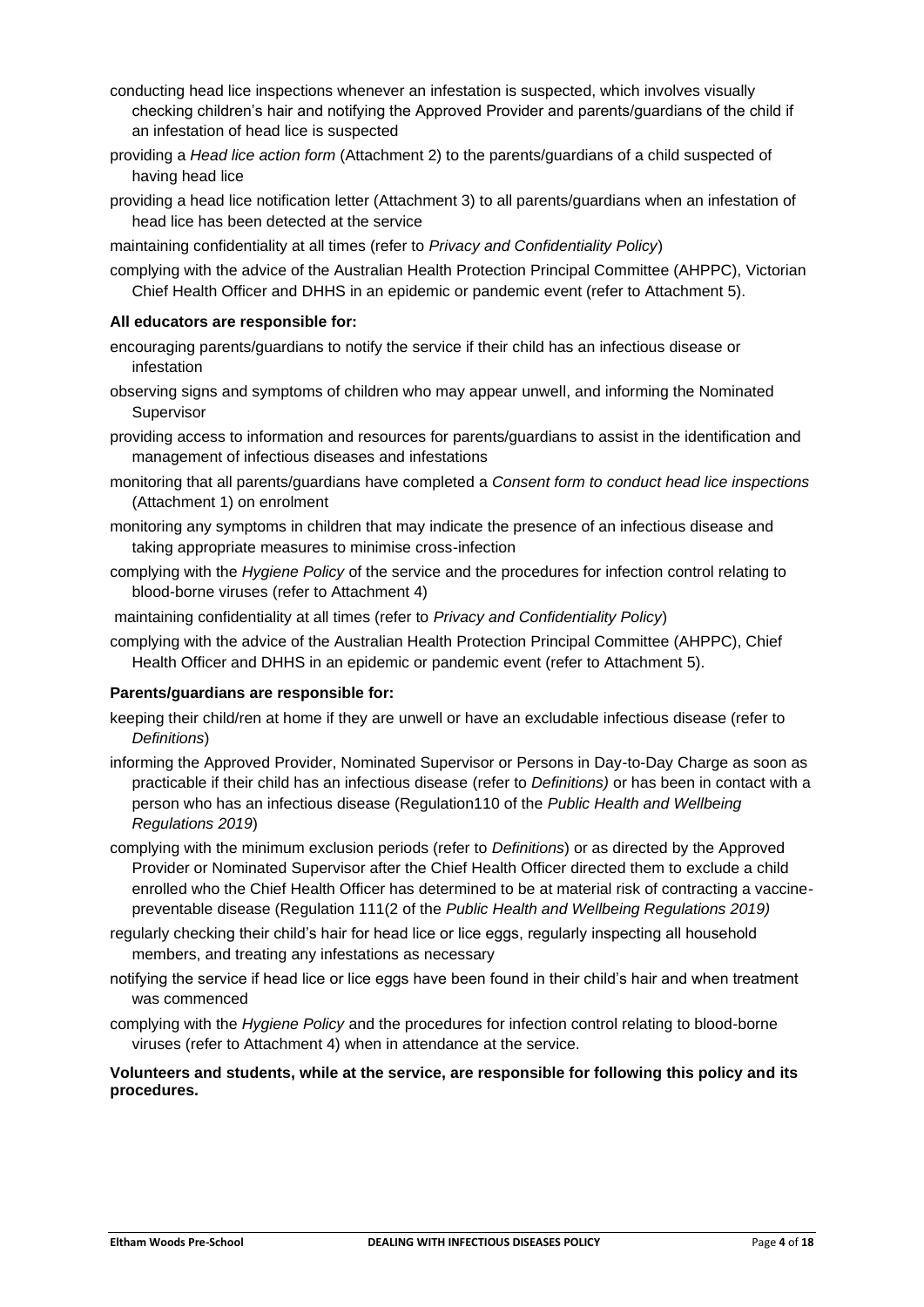## **4. BACKGROUND AND LEGISLATION**

#### **Background**

Infectious diseases are common in children. Infectious diseases such as the Chicken Pox, Common Cold, Measles and Mumps, are common in children and adults are also susceptible. Children are at a greater risk of exposure to infections in a children's service than at home due to the amount of time spent with a large number of other children.

The DHHS publishes the *Minimum Period of Exclusion from Primary Schools and Children's Services Centres for Infectious Diseases Cases and Contacts*, to assist in protecting the public by preventing, or containing, outbreaks of infectious conditions common in schools and children's services and is regulated by the *Public Health and Wellbeing Regulations 2019*.

During an epidemic or pandemic, further instruction and guidance may be issued by the DHHS and the Australian Health Protection Principal Committee (AHPPC).

Infectious diseases are divided into four categories (A, B, C, D) on the basis of the method of notification and the information required. The Department of Health has developed a document, *Minimum Period of Exclusion from Primary Schools and Children's Services Centers for Infectious Diseases Cases and Contacts*, to assist in protecting the public by preventing, or containing, outbreaks of infectious conditions common in schools and other children's services and is regulated by the *Public Health and Wellbeing Regulations 2019*.

An approved service must take reasonable steps to prevent the spread of infectious diseases at the service, and ensure that the parent/guardian, authorised nominee or emergency contact of each child enrolled at the service is notified of the occurrence of an infectious disease as soon as possible. The service must have policies and procedures in place for dealing with infectious diseases (Regulation 88). The service has a duty of care to ensure that everyone attending the service is provided with a high level of protection during all hours that the service is in operation. Protection can include:

- notifying children, families and educators/staff when an excludable illness/disease is detected at the service
- complying with relevant health department exclusion guidelines
- increasing educator/staff awareness of cross-infection through physical contact with others.

The Victorian Government offers an immunisation program for children to assist in preventing the spread of infectious diseases. A standard immunisation calendar is available at [www.health.vic.gov.au/immunisation/factsheets/schedule-victoria.htm.](http://www.health.vic.gov.au/immunisation/factsheets/schedule-victoria.htm) If an immunisation record cannot be provided at enrolment, the parent/guardian can access this information by requesting an immunisation history statement from:

- the Australian Childhood Immunisation Register, by calling 1800 653 809. This service is free of charge and it takes 7–10 working days to process a request
- any Medicare office.

### **Legislation and standards**

Relevant legislation and standards include but are not limited to:

- *Education and Care Services National Law Act 2010*
- *Education and Care Services National Regulations 2011*: Regulation 88
- *Health Records Act 2001*
- *Information Privacy Act 2000* (Vic)
- *National Quality Standard*, Quality Area 2: Children's Health and Safety
	- − Standard 2.1: Each child's health is promoted
		- − Element 2.1.1: Each child's health needs are supported
		- − Element 2.1.3: Effective hygiene practices are promoted and implemented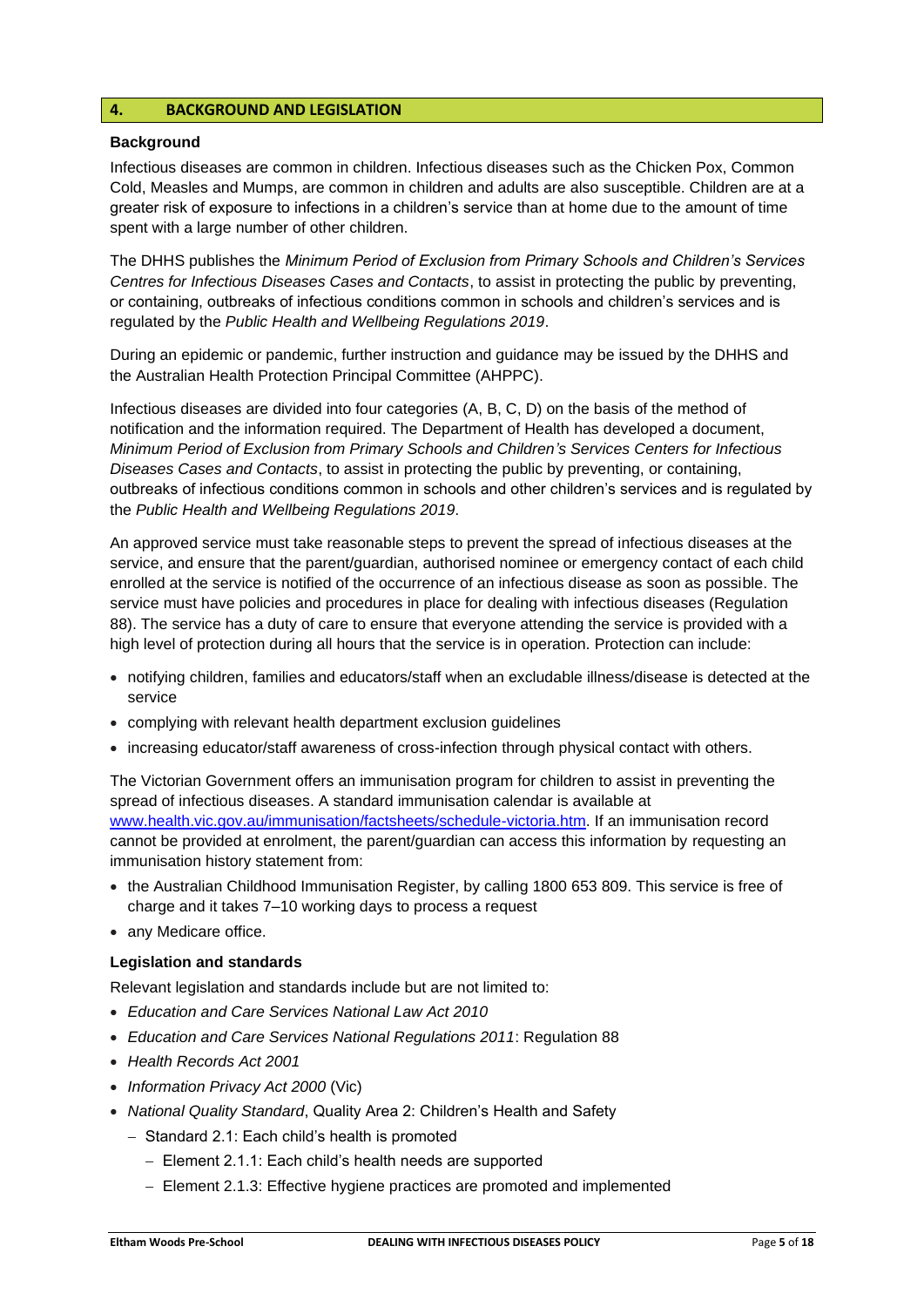- − Element 2.1.4: Steps are taken to control the spread of infectious diseases and to manage injuries and illness, in accordance with recognised guidelines
- − Standard 2.3: Each child is protected
	- − Element 2.3.1: Children are adequately supervised at all times
	- − Element 2.3.2: Every reasonable precaution is taken to protect children from harm and any hazard likely to cause injury
	- − Element 2.3.3: Plans to effectively manage incidents and emergencies are developed in consultation with relevant authorities, practised and implemented
- *National Quality Standard*, Quality Area 6: Collaborative Partnerships with Families and **Communities** 
	- − Standard 6.2: Families are supported in their parenting role and their values and beliefs about child rearing are respected
	- − Standard 6.3: The service collaborates with other organisations and service providers to enhance children's learning and wellbeing
- *Occupational Health and Safety Act 2004*
- *Privacy and Data Protection Act 2014* (Vic)
- *Privacy Act 1988* (Cth)
- *Public Health and Wellbeing Act 2008*
- *Public Health and Wellbeing Regulations 2019*
- WorkSafe Victoria: *First aid in the workplace compliance code*

### **5. DEFINITIONS**

The terms defined in this section relate specifically to this policy. For commonly used terms e.g. Approved Provider, Nominated Supervisor, Regulatory Authority etc. refer to the *General Definitions* section of this manual.

**Blood-borne virus (BBV):** A virus that is spread when blood from an infected person enters another person's bloodstream. Examples of blood-borne viruses include human immunodeficiency virus [\(HIV\)](http://en.wikipedia.org/wiki/HIV), [hepatitis B,](http://en.wikipedia.org/wiki/Hepatitis_B) [hepatitis C](http://en.wikipedia.org/wiki/Hepatitis_C) and [viral haemorrhagic fevers.](http://en.wikipedia.org/wiki/Viral_hemorrhagic_fever) Where basic hygiene, safety, infection control and first aid procedures are followed, the risks of contracting a blood-borne virus is negligible.

**Communicable Disease Section:** Responsibility for communication and advice in relation to infectious diseases on behalf of the Secretary of the Victorian DHHS.

**Epidemic:** is an outbreak of a contagious disease that spreads rapidly and extensively, and affects many individuals simultaneously in an area or population.

**Exclusion:** Inability to attend or participate in the program at the service.

**Illness:** Any sickness and/or associated symptoms that affect the child's normal participation in the program at the service.

**Immunisation status:** The extent to which a child has been immunised in relation to the recommended immunisation schedule.

**Infection:** The invasion and multiplication of micro-organisms in bodily tissue.

**Infestation:** The lodgement, development and reproduction of arthropods (such as head lice), either on the surface of the body of humans or animals, or in clothing.

**Infectious disease:** A disease that can be spread, for example, by air, water or interpersonal contact. An infectious disease is designated under Victorian Law or by a health authority (however described) as a disease that would require the infected person to be excluded from an education and care service.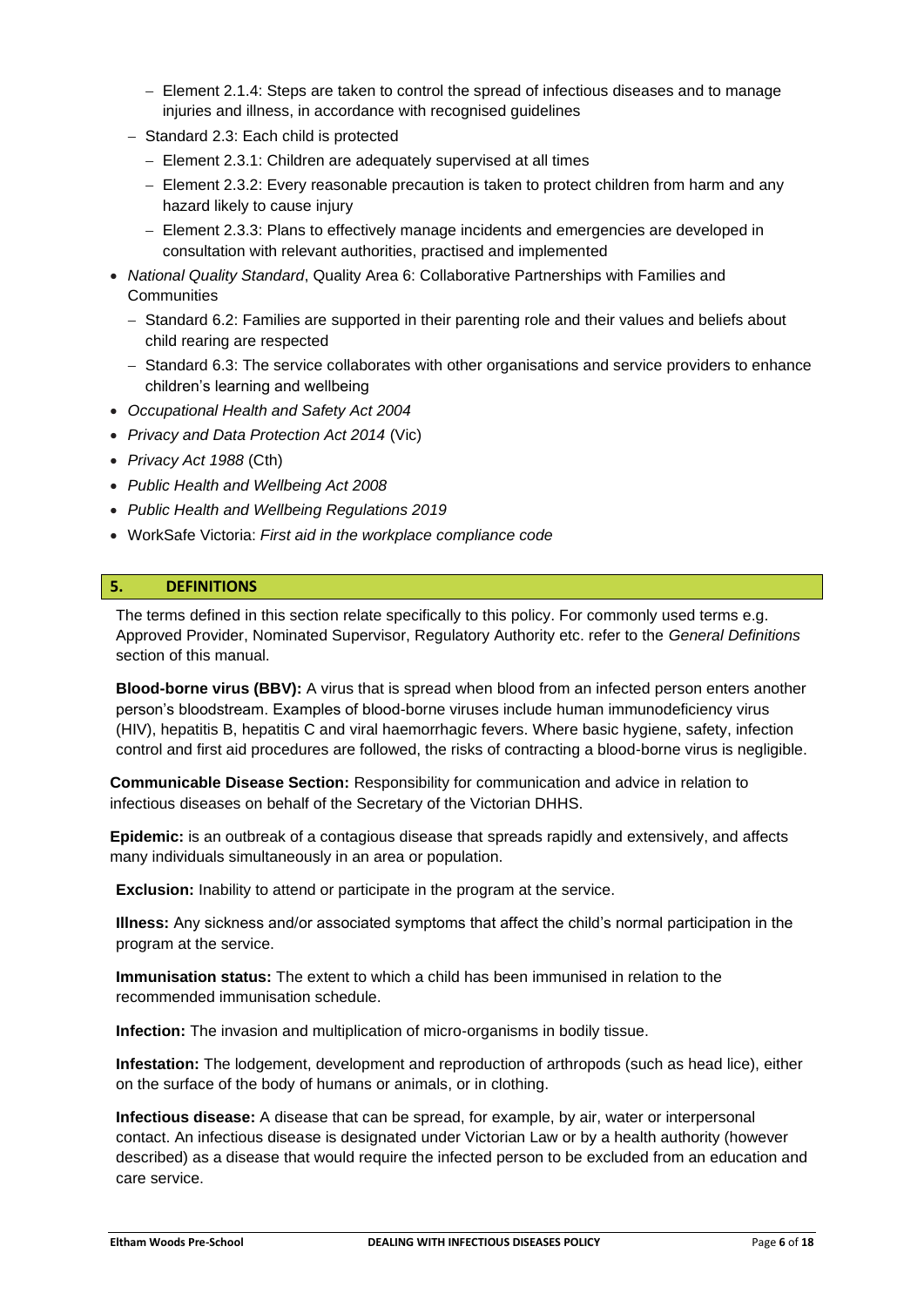**Medication:** Any substance, as defined in the *Therapeutic Goods Act 1989* (Cth), that is administered for the treatment of an illness or medical condition.

**Minimum exclusion period:** The minimum period for excluding any person from attending a children's service to prevent the spread of infectious diseases as specified in Schedule 7: Minimum Period of Exclusion from Primary Schools and Children's Services for Infectious Diseases Cases and Contacts of the *Public Health and Wellbeing Regulations 2019,* the. An infringement penalty for failure to exclude a child with, or exposed to, a specified infectious disease applies (applicable to a person in charge). The exclusion period table, published by the DHHS, can be accessed at [https://www2.health.vic.gov.au/public-health/infectious-diseases/school-exclusion/school-exclusion](https://www2.health.vic.gov.au/public-health/infectious-diseases/school-exclusion/school-exclusion-table)[table.](https://www2.health.vic.gov.au/public-health/infectious-diseases/school-exclusion/school-exclusion-table)

**Pandemic:** is an epidemic (refer to Definitions) occurring worldwide, or over a wide geographic area and affecting a large proportion of the population.

**Pediculosis:** Infestation of head lice that is transmitted by having head-to-head contact with another person who has head lice. Pediculosis does not contribute to the spread of any infectious diseases, and outbreaks of this condition are common in schools and childcare facilities.

**Recommended minimum exclusion period:** The period recommended by the Department of Health for excluding any person from attending a children's service to prevent the spread of infectious diseases through interpersonal contact. The exclusion period table, published by the Department of Health, can be accessed at [http://docs.health.vic.gov.au/docs/doc/Minimum-Period-of-Exclusion](http://docs.health.vic.gov.au/docs/doc/Minimum-Period-of-Exclusion-from-%0bPrimary-Schools-and-Childrens-Services-Centres-for-Infectious-Diseases-Cases-and-Contacts)[from-](http://docs.health.vic.gov.au/docs/doc/Minimum-Period-of-Exclusion-from-%0bPrimary-Schools-and-Childrens-Services-Centres-for-Infectious-Diseases-Cases-and-Contacts)

[Primary-Schools-and-Childrens-Services-Centres-for-Infectious-Diseases-Cases-and-Contacts](http://docs.health.vic.gov.au/docs/doc/Minimum-Period-of-Exclusion-from-%0bPrimary-Schools-and-Childrens-Services-Centres-for-Infectious-Diseases-Cases-and-Contacts)

**Serious incident:** A serious incident (regulation 12) is defined as any of the following:

- the **death of a child** while being educated and cared for at the service or following an incident while being educated and cared for by the service
- any **incident involving serious injury or trauma to a child** while the child is being educated and cared for, which:
	- a reasonable person would consider required urgent medical attention from a registered medical practitioner; or
	- the child attended or ought reasonably to have attended a hospital e.g. a broken limb\*
	- any **incident involving serious illness of a child** while that child is being educated and cared for by a service for which the child attended, or ought reasonably to have attended, a hospital e.g. severe asthma attack, seizure or anaphylaxis\*

**NOTE:** In some cases (for example rural and remote locations) a General Practitioner conducts consultation from the hospital site. Only treatment related to serious injury, illness or trauma is required to be notified, not other health matters.

• any emergency for which **emergency services** attended

NOTE: This means an incident, situation or event where there is an imminent or severe risk to the health, safety or wellbeing of a person at an education and care service. It does not mean an incident where emergency services attended as a precaution.

- a child appears to be **missing or cannot be accounted** for at the service
- a child appears to have been **taken or removed** from the service in a manner that contravenes the National Regulations
- a child was mistakenly **locked in or out of the service** premises or any part of the premises.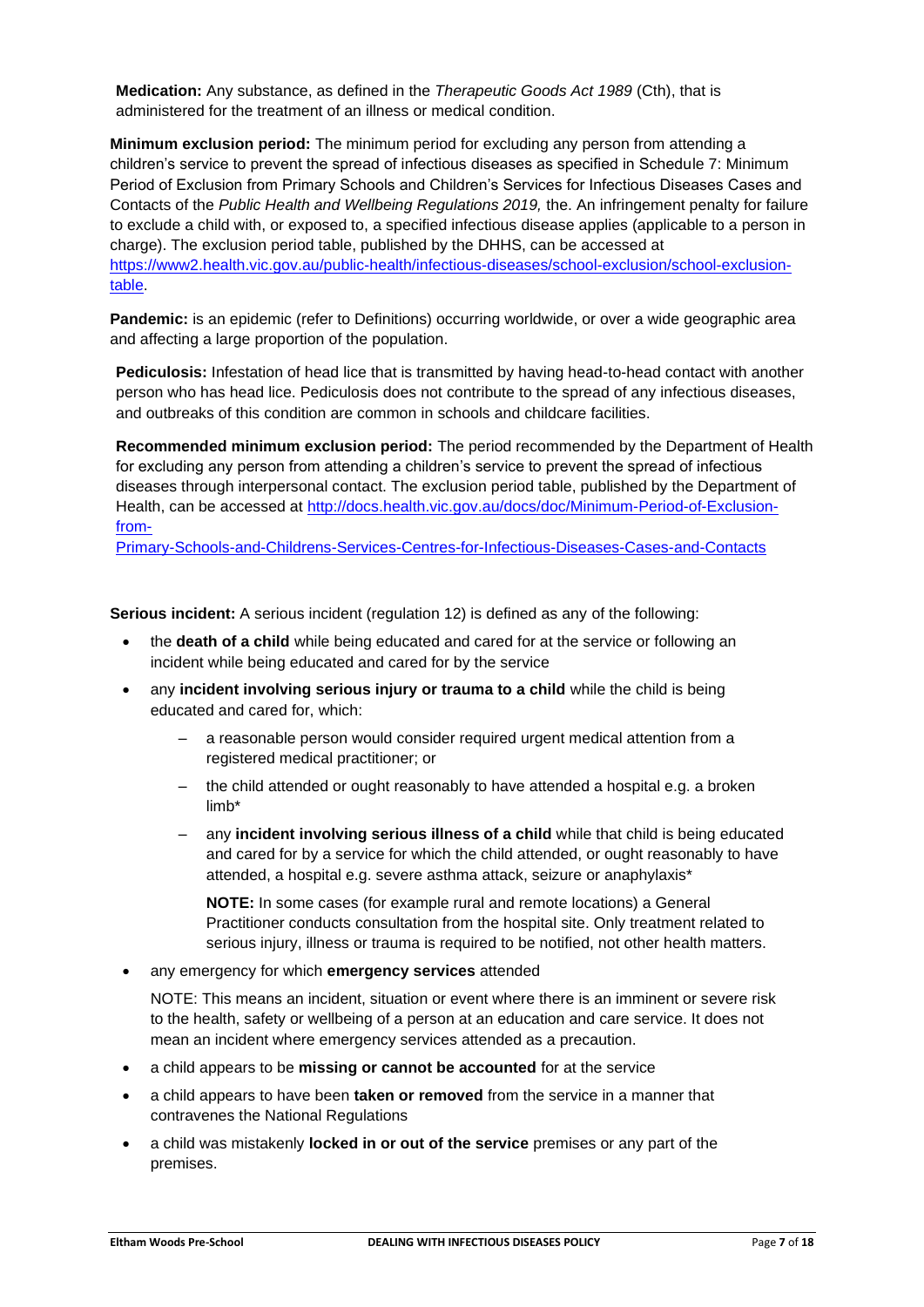Notifications of serious incidents should be made to the regulatory authority (DET) through the [NQA IT System.](https://www.acecqa.gov.au/resources/national-quality-agenda-it-system) If this is not practicable, the notification can be made initially in whatever way is best in the circumstances.

NOTE: some of serious incidents above are also reportable incidents under the *Occupational Health and Safety Act 2004* and require notification to WorkSafe.

### **6. SOURCES AND RELATED POLICIES**

#### **Sources**

- Communicable Disease Section, Public Health Group, Victorian Department of Health & Human Services (2011), *The Blue Book: Guidelines for the control of infectious diseases.* Available at: <https://www2.health.vic.gov.au/about/publications/researchandreports/The-blue-book>
- Communicable Disease Section, Victorian Department of Health & Human Services (2019), *A guide to the management and control of gastroenteritis outbreaks in children's centres*. Victorian Government, Melbourne: [https://www2.health.vic.gov.au/about/publications/researchandreports/A](https://www2.health.vic.gov.au/about/publications/researchandreports/A-guide-to-the-management-and-control-of-gastroenteritis-outbreaks-in-childrens-centres)[guide-to-the-management-and-control-of-gastroenteritis-outbreaks-in-childrens-centres](https://www2.health.vic.gov.au/about/publications/researchandreports/A-guide-to-the-management-and-control-of-gastroenteritis-outbreaks-in-childrens-centres)
- National Immunisation Program, Department of Health, Australian Government: <https://www.health.gov.au/initiatives-and-programs/national-immunisation-program>
- Department of Health & Human Services, Victoria (2012) *Head lice management guidelines*: [https://www2.health.vic.gov.au/about/publications/policiesandguidelines/Head-lice-management](https://www2.health.vic.gov.au/about/publications/policiesandguidelines/Head-lice-management-guidelines)[guidelines](https://www2.health.vic.gov.au/about/publications/policiesandguidelines/Head-lice-management-guidelines)
- *Immunisation Enrolment Toolkit for early childhood services:* [https://www2.health.vic.gov.au/public](https://www2.health.vic.gov.au/public-health/immunisation/vaccination-children/no-jab-no-play/immunisation-enrolment-toolkit)[health/immunisation/vaccination-children/no-jab-no-play/immunisation-enrolment-toolkit](https://www2.health.vic.gov.au/public-health/immunisation/vaccination-children/no-jab-no-play/immunisation-enrolment-toolkit)
- *Guide to the Education and Care Services National Law and the Education and Care Services National Regulations 2011* (2017), ACECQA: [https://www.acecqa.gov.au/sites/default/files/2018-](https://www.acecqa.gov.au/sites/default/files/2018-01/NQF-Resource-02-Guide-to-ECS-Law-Regs.pdf) [01/NQF-Resource-02-Guide-to-ECS-Law-Regs.pdfv](https://www.acecqa.gov.au/sites/default/files/2018-01/NQF-Resource-02-Guide-to-ECS-Law-Regs.pdf)
- *Guide to the National Quality Standard* (2017), ACECQA: [https://www.acecqa.gov.au/sites/default/files/acecqa/files/National-Quality-Framework-Resources-](https://www.acecqa.gov.au/sites/default/files/acecqa/files/National-Quality-Framework-Resources-Kit/NQF-Resource-03-Guide-to-NQS.pdf)[Kit/NQF-Resource-03-Guide-to-NQS.pdf](https://www.acecqa.gov.au/sites/default/files/acecqa/files/National-Quality-Framework-Resources-Kit/NQF-Resource-03-Guide-to-NQS.pdf)
- National Health and Medical Research Council (2013) *Staying Healthy: Preventing infectious diseases in early childhood education and care services* (5th edition): [https://www.nhmrc.gov.au/about-us/publications/staying-healthy-preventing-infectious-diseases](https://www.nhmrc.gov.au/about-us/publications/staying-healthy-preventing-infectious-diseases-early-childhood-education-and-care-services)[early-childhood-education-and-care-services](https://www.nhmrc.gov.au/about-us/publications/staying-healthy-preventing-infectious-diseases-early-childhood-education-and-care-services)
- Information about immunisations, including immunisation schedule, DHHS: [www.health.vic.gov.au/immunisation](http://www.health.vic.gov.au/immunisation)
- WorkSafe, Victoria (2008) *Compliance code: First aid in the workplace:*  <https://www.worksafe.vic.gov.au/resources/compliance-code-first-aid-workplace>
- Statements Section for statements on health emergencies, AHPPC. Available at: [https://www.health.gov.au/committees-and-groups/australian-health-protection-principal](https://www.health.gov.au/committees-and-groups/australian-health-protection-principal-committee-ahppc)[committee-ahppc](https://www.health.gov.au/committees-and-groups/australian-health-protection-principal-committee-ahppc)

### **Service policies**

- *Administration of First Aid Policy*
- *Administration of Medication Policy*
- *Dealing with Medical Conditions Policy*
- *Enrolment and Orientation Policy*
- *Hygiene Policy*
- *Incident, Injury, Trauma and Illness Policy*
- *Inclusion and Equity Policy*
- *Occupational Health and Safety Policy*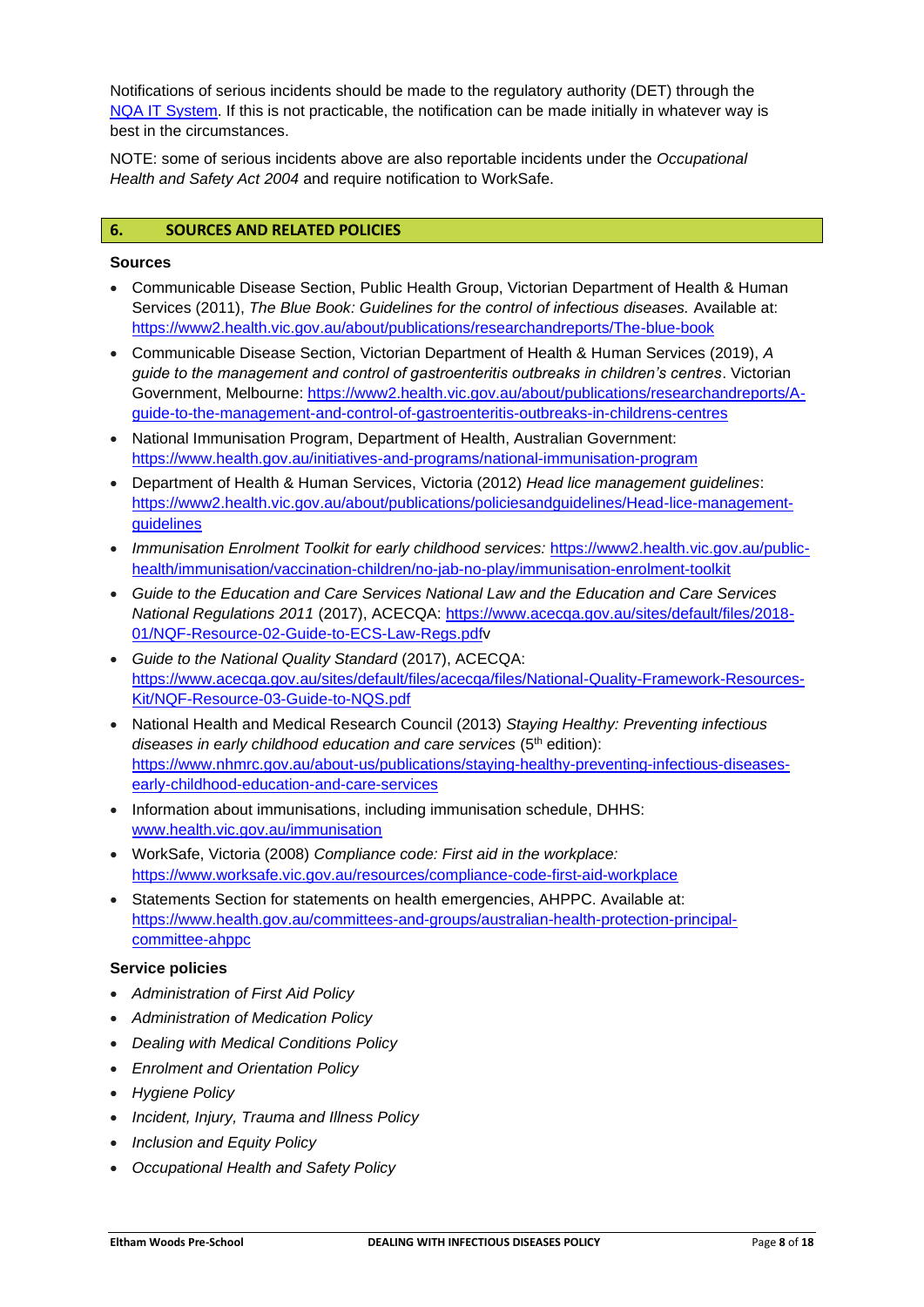• *Privacy and Confidentiality Policy*

### **7. EVALUATION**

In order to assess whether the values and purposes of the policy have been achieved, the Approved Provider will:

- regularly seek feedback from educators, staff, parents/guardians, children, management and all affected by the policy regarding its effectiveness
- monitor the implementation, compliance, complaints and incidents in relation to this policy
- ensure that all information related to infectious diseases on display and supplied to parents/guardians is current
- keep the policy up to date with current legislation, research, policy and best practice
- revise the policy and procedures as part of the service's policy review cycle, or as required
- notify parents/guardians at least 14 days before making any change to this policy or its procedures.

## **8. ATTACHMENTS**

- Attachment 1: *Consent form to conduct head lice inspections*
- Attachment 2: *Head lice action form*
- Attachment 3: Head lice notification letter
- Attachment 4: Procedures for infection control relating to blood-borne viruses
- Attachment 5: Actions for early childhood and care services in an epidemic or pandemic event

#### **9. AUTHORISATION**

This policy was adopted by the Approved Provider of Eltham Woods Preschool on 2020.

### **10. POLICY CHANGE RECORD**

| Date      | <b>Revision Description</b>                                                      | Authority             |
|-----------|----------------------------------------------------------------------------------|-----------------------|
| Sep 2018  | Dealing With Infectious Disease Policy supersedes HIV/AIDS & 2018 EWPS Committee |                       |
|           | <b>Hepatitis Policy</b>                                                          |                       |
| July 2020 | ELAA updates - COVID 2020                                                        | <b>EWPS Committee</b> |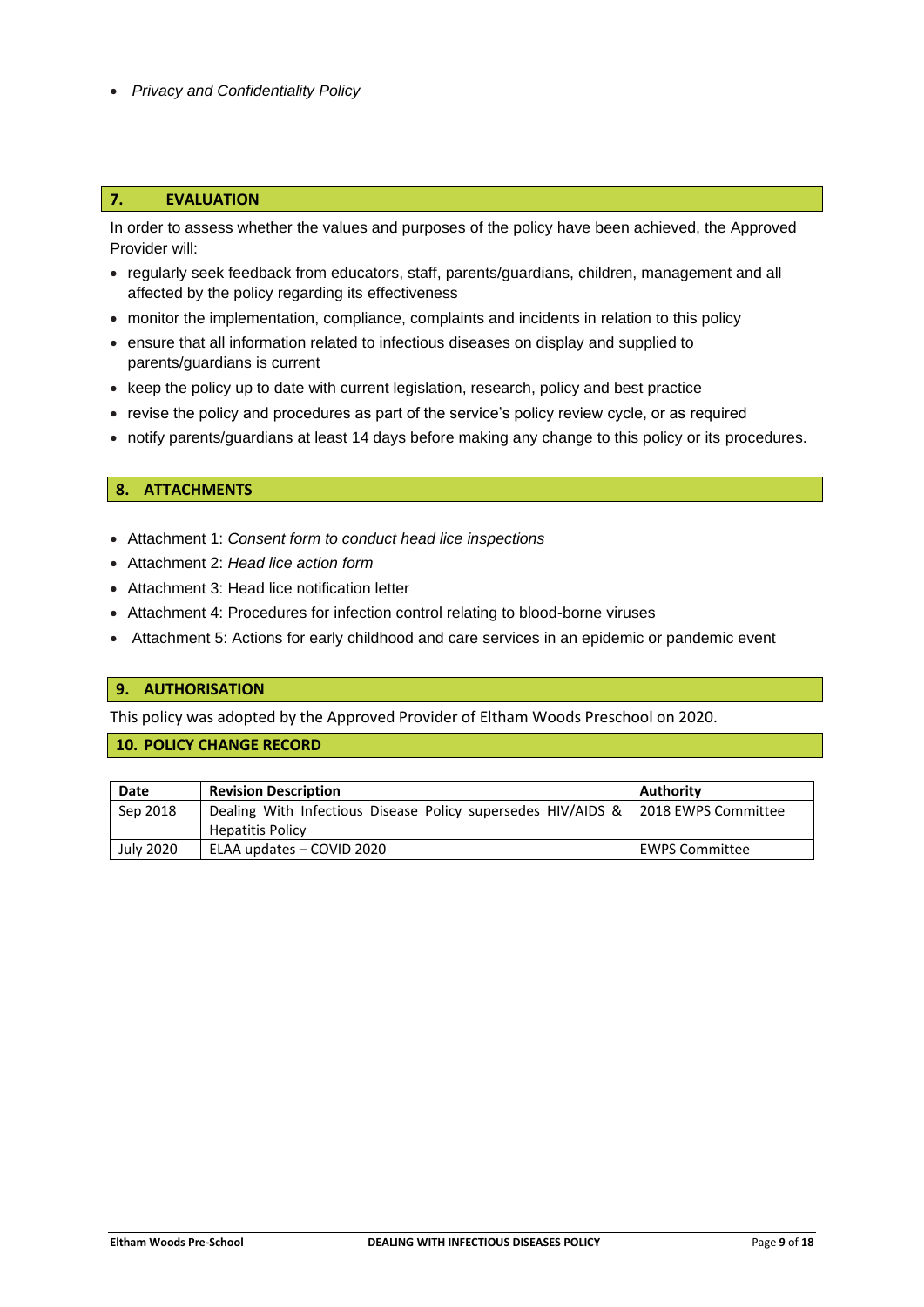# **ATTACHMENT 1** THE STRIP SERVICE SERVICE SERVICE SERVICE INTERFERIENCE STRIP SERVICE IN THE STRIP SERVICE SERVICE SERVICE SERVICE SERVICE SERVICE SERVICE SERVICE SERVICE SERVICE SERVICE SERVICE SERVICE SERVICE SERVICE SERV **Consent form to conduct head lice inspections**

Dear parents/guardians,

[Service Name] is aware that head lice infestation can be a sensitive issue, and is committed to maintaining children's confidentiality and avoiding stigmatisation at all times. However, management of head lice infestation is most effective when all children and their families actively support our policy and participate in our screening program.

All inspections will be conducted in a culturally-appropriate and sensitive manner, and information about why the inspections are conducted and the benefits of preventing infestations will be explained to children prior to conducting the inspections.

Only the Nominated Supervisor or an external person approved by the service, such as a nurse employed by the local council, will be permitted to carry out inspections on children at the service. Where there is concern about a potential infection, a child's hair will be inspected for the presence of head lice or lice eggs.

Where live head lice are found, [Service Name] will notify the parents/guardians and will provide them with relevant information about the treatment of head lice. Other families will be provided with a notice to inform them that head lice have been detected in the group and to encourage them to be vigilant and carry out regular inspections of their own child.

Please note that while head lice do not spread disease, they are included in the *Minimum Period of Exclusion from Primary Schools and Children's Services for Infectious Diseases Cases and Contacts* published by the Department of Health and Human Services (DHHS) which defines the minimum period of exclusion from a children's service for children with infectious diseases. According to this table, where a child has head lice, that child must be excluded until the day after appropriate treatment has commenced.

Child's name:\_\_\_\_\_\_\_\_\_\_\_\_\_\_\_\_\_\_\_\_\_\_\_\_\_\_\_\_\_\_\_\_\_\_\_\_\_\_\_\_\_\_ Group: \_\_\_\_\_\_\_\_\_\_\_\_\_\_\_\_\_\_\_\_

I hereby give my consent for [Service Name], or a person approved by [Service Name], to inspect my child's head when an infestation of head lice is suspected in the service.

Full name of parent/guardian:  $\overline{a}$ 

Signature of parent/guardian: \_\_\_\_\_\_\_\_\_\_\_\_\_\_\_\_\_\_\_\_\_\_\_\_\_\_\_\_\_ Date: \_\_\_\_\_\_\_\_\_\_\_\_\_\_\_\_\_\_\_\_\_

I do not give consent for my child's head to be inspected. I request that staff contact me when an infestation of head lice is suspected at the service, and I agree to come to the service to complete the inspection myself.

| Full name of parent/guardian: |  |
|-------------------------------|--|
|                               |  |

| Signature of parent/guardian: | )ate |
|-------------------------------|------|
|                               |      |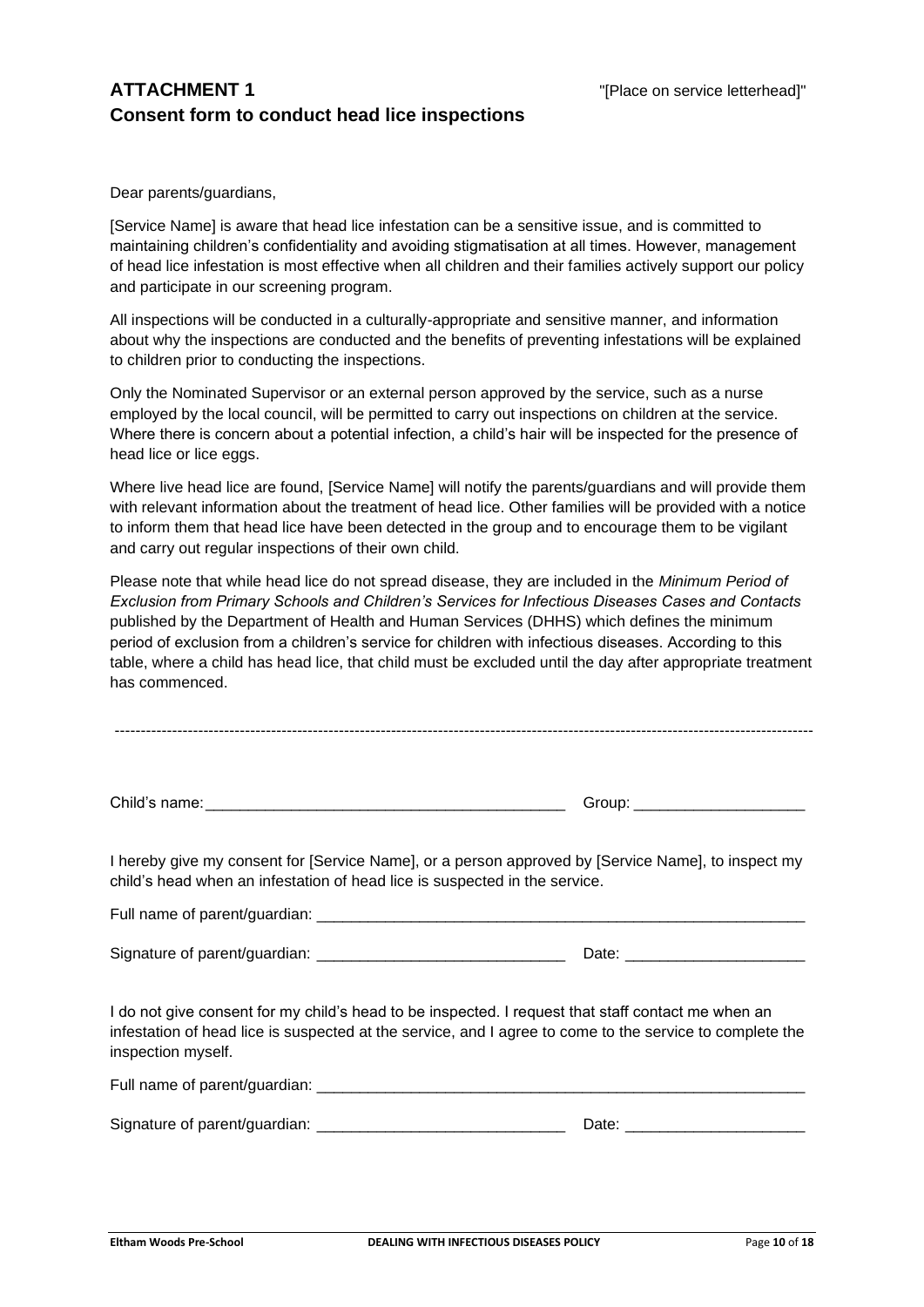Dear parents/guardians,

We have detected head lice or lice eggs on your child and it is very important for you to treat your child as soon as possible, using safe treatment practices. Please read the attached pamphlet *Treating and controlling head lice* from the Department of Health and Human Services (DHHS). This contains guidelines regarding detecting and treating head lice and lice eggs.

Please note that while head lice do not spread disease, they are included in the *Minimum Period of Exclusion from Primary Schools and Children's Services for Infectious Diseases Cases and Contacts* published by the DHHS which defines the minimum period of exclusion from a children's service for children with infectious diseases. According to this table, where a child has head lice, that child must be excluded until the day after appropriate treatment has commenced.

Please keep your child at home until appropriate treatment has commenced and use the form provided below to notify [Service Name], when your child returns to the service, of the action taken by you to treat the head lice/eggs.

| Head lice treatment - action taken                                                            |                                |
|-----------------------------------------------------------------------------------------------|--------------------------------|
| Parent/guardian response form                                                                 |                                |
|                                                                                               |                                |
| To [Service Name]                                                                             |                                |
| <b>CONFIDENTIAL</b>                                                                           |                                |
|                                                                                               |                                |
|                                                                                               |                                |
|                                                                                               | Group: _______________________ |
|                                                                                               |                                |
| I understand that my child must not attend the service with untreated head lice or lice eggs. |                                |
|                                                                                               |                                |
| I have used the following recommended treatment for head lice or lice eggs for my child:      |                                |
|                                                                                               |                                |
|                                                                                               |                                |
|                                                                                               |                                |
|                                                                                               | Date:                          |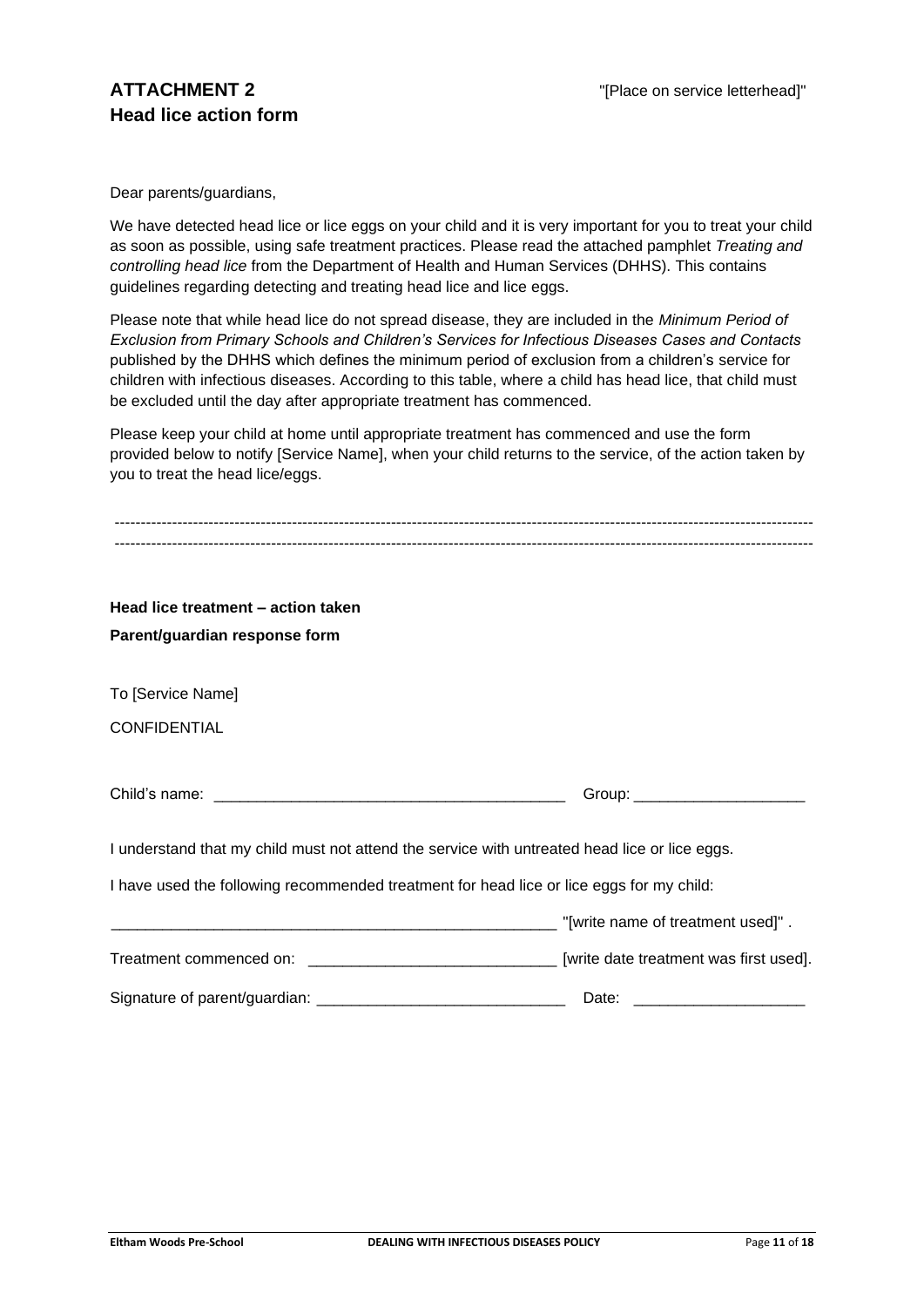Dear parents/guardians,

It has come to our attention that head lice or lice eggs have been detected in your child's group at [Service Name] and we seek your co-operation in checking your child's hair regularly throughout this week, [Date] .

Head lice are common in children and are transmitted by having head-to-head contact with someone who has head lice, but they do not transmit infectious diseases.

#### **What can you do?**

We seek your co-operation in checking your child's hair and, in instances where head lice or lice eggs are found, treating your child's hair.

We also ask that you ensure your child does not attend the service until the day after appropriate treatment has occurred in line with the Department of Health and Human Services (DHHS) minimum period of exclusion required for head lice.

### **How do I treat my child for head lice?**

Please read the attached pamphlet *Treating and controlling head lice* from the DHHS. This contains guidelines regarding detecting and treating head lice and lice eggs. Additional information is also available by contacting the service.

### **Who do I contact if my child has head lice?**

If head lice or lice eggs are found in your child's hair, you must inform:

the service, and use the attached form to advise when treatment has commenced

parents/guardians and carers of your child's friends so that they can also check these children for head lice or lice eggs and commence treatment if necessary.

#### **When can my child return to the service?**

DHHS regulations require that where a child has head lice, that child must be excluded until the day after appropriate treatment has commenced.

[Service Name] is aware that head lice can be a sensitive issue and is committed to maintaining your confidentiality.

Kind regards,

"[Signature of Nominated Supervisor]"

"[Name of Nominated Supervisor]"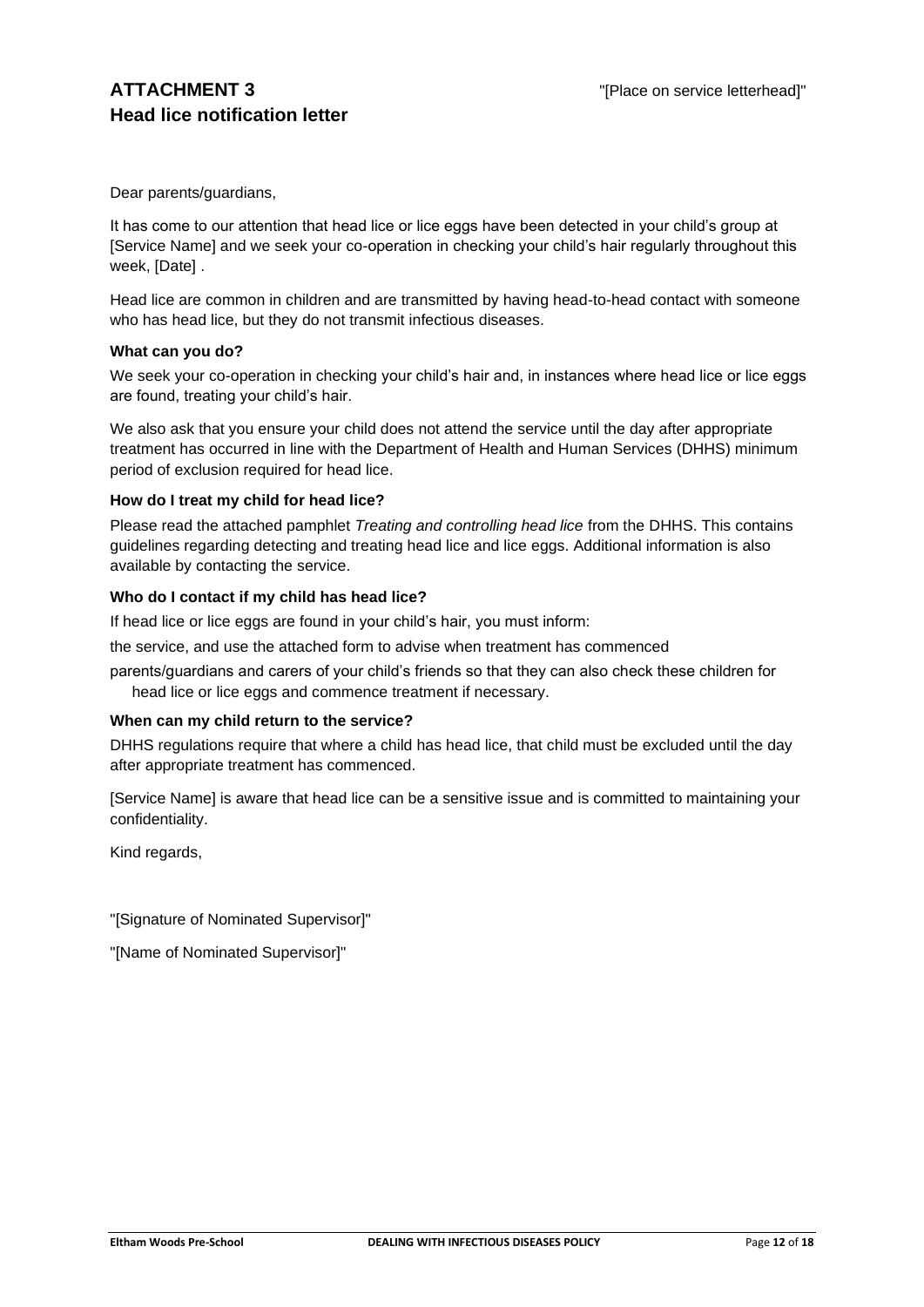# **ATTACHMENT 4 Procedures for infection control relating to blood-borne viruses**

This procedure is based on information available from the Department of Education and Training (DET), the Victorian Government's Better Health Channel and the National Health and Medical Research Council.

### **Important note on blood spills**

A person responding to an incident involving blood at the service must first cover any cuts, sores or abrasions on their own hands and arms with waterproof dressings.

## **Equipment and procedures for responding to incidents that present blood-borne virus hazards**

## **CLEANING AND REMOVAL OF BLOOD SPILLS**

### **Equipment (label clearly and keep in an easily accessible location)**

Disposable gloves

Disposable plastic bags/zip lock bags/bio hazard container (if available)

Detergent/bleach

Disposable towels

Access to warm water

### **Procedure**

- 1. Put on disposable gloves.
- 2. Cover the spill with paper towels.
- 3. Carefully remove the paper towel and contents.
- 4. Place the paper towels in an appropriate disposable plastic bag/zip lock bag/bio hazard container.
- 5. Clean the area with warm water and detergent/bleach, then rinse and dry.
- 6. Remove and place gloves in an appropriate disposable plastic bag/zip lock bag/bio hazard container, seal and place it in a rubbish bin inaccessible to children.
- 7. Wash hands in warm, soapy water and dry (follow the *Handwashing guidelines* in the *Hygiene Policy*).

### **SAFE DISPOSAL OF DISCARDED NEEDLES AND SYRINGES**

#### **Equipment (label clearly and keep in an easily accessible location)**

Disposable gloves

Long-handled tongs

Disposable plastic bags

'Sharps' syringe disposal container, or rigid-walled, screw-top, puncture-resistant container available for free from local council, who may also provide free training to staff on the collection of sharps

Detergent/bleach

#### **Procedure**

- 1. Put on disposable gloves.
- 2. Do **not** try to re-cap the needle or to break the needle from the syringe.
- 3. Place the 'sharps' syringe disposal container on the ground next to the needle/syringe and open the lid.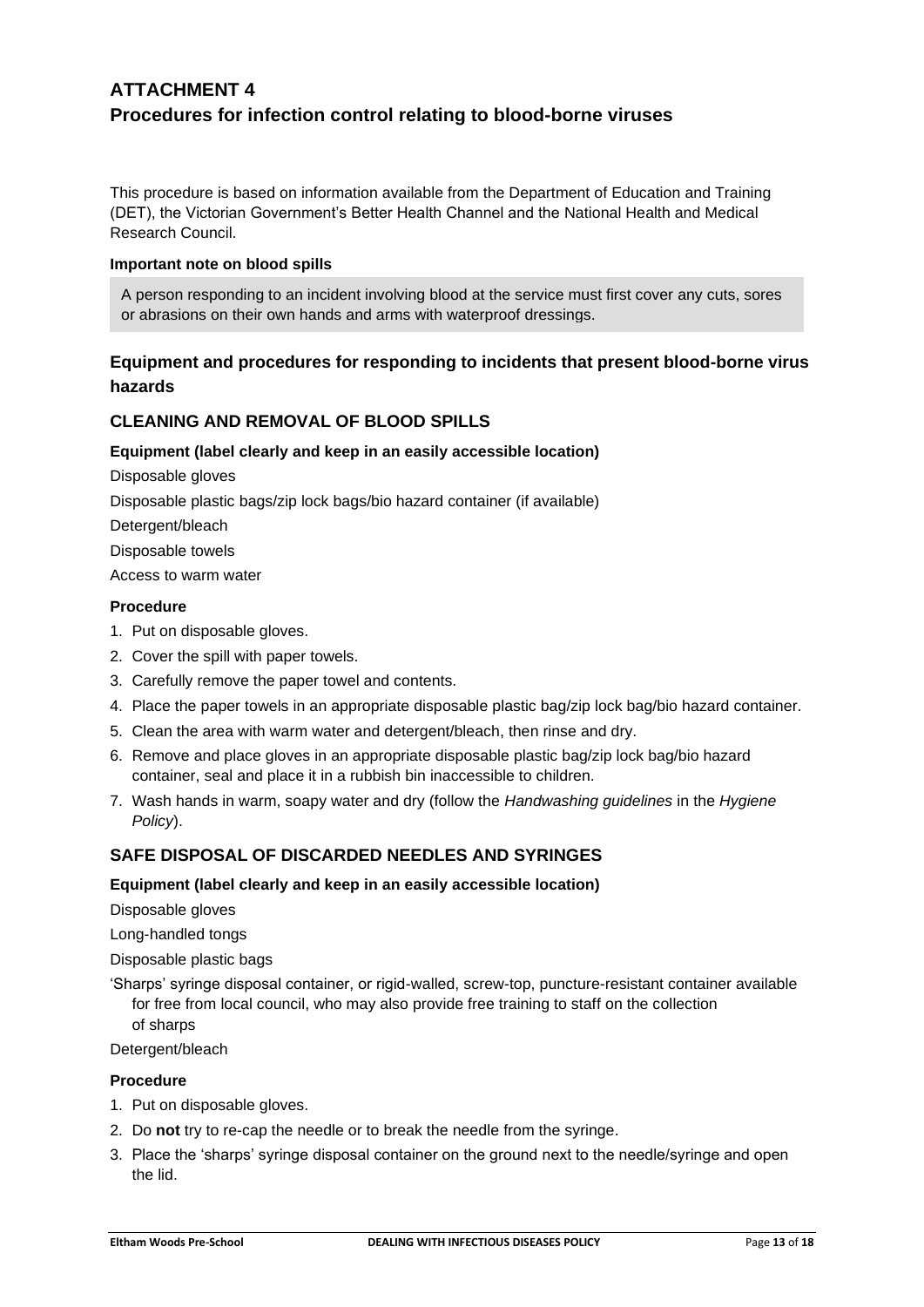- 4. Using tongs, pick the syringe up from the middle, keeping the sharp end away from you at all times.
- 5. Place the syringe, needle point down, in the 'sharps' syringe disposal container and close the lid securely on the container.
- 6. Repeat steps 3 to 5 to pick up all syringes and/or unattached needles.
- 7. Remove and place gloves in a disposable plastic bag, seal and place it in a rubbish bin inaccessible to children.
- 8. Clean the area with warm water and detergent/bleach, then rinse and dry.
- 9. Wash hands in warm, soapy water and dry (follow the *Handwashing guidelines* in the *Hygiene Policy*).

Under no circumstances should children, work-experience students or volunteers be asked or encouraged to pick up needles/syringes.

If the needle/syringe is not accessible and cannot be collected, mark and supervise the area so that others are not at risk, and contact the Syringe Disposal Helpline on 1800 552 355.

Advice on the handling and disposal of needles/syringes can be accessed from:

the Syringe Disposal Helpline on 1800 552 355 (24 hours a day, 7 days a week) for the location of the nearest needle exchange outlet or public disposal bin

the environmental officer (health surveyor) at your local municipal/council offices

local general practitioners

local hospitals.

Note: 'Sharps' syringe disposal containers and/or needles/syringes must not be put in normal waste disposal bins.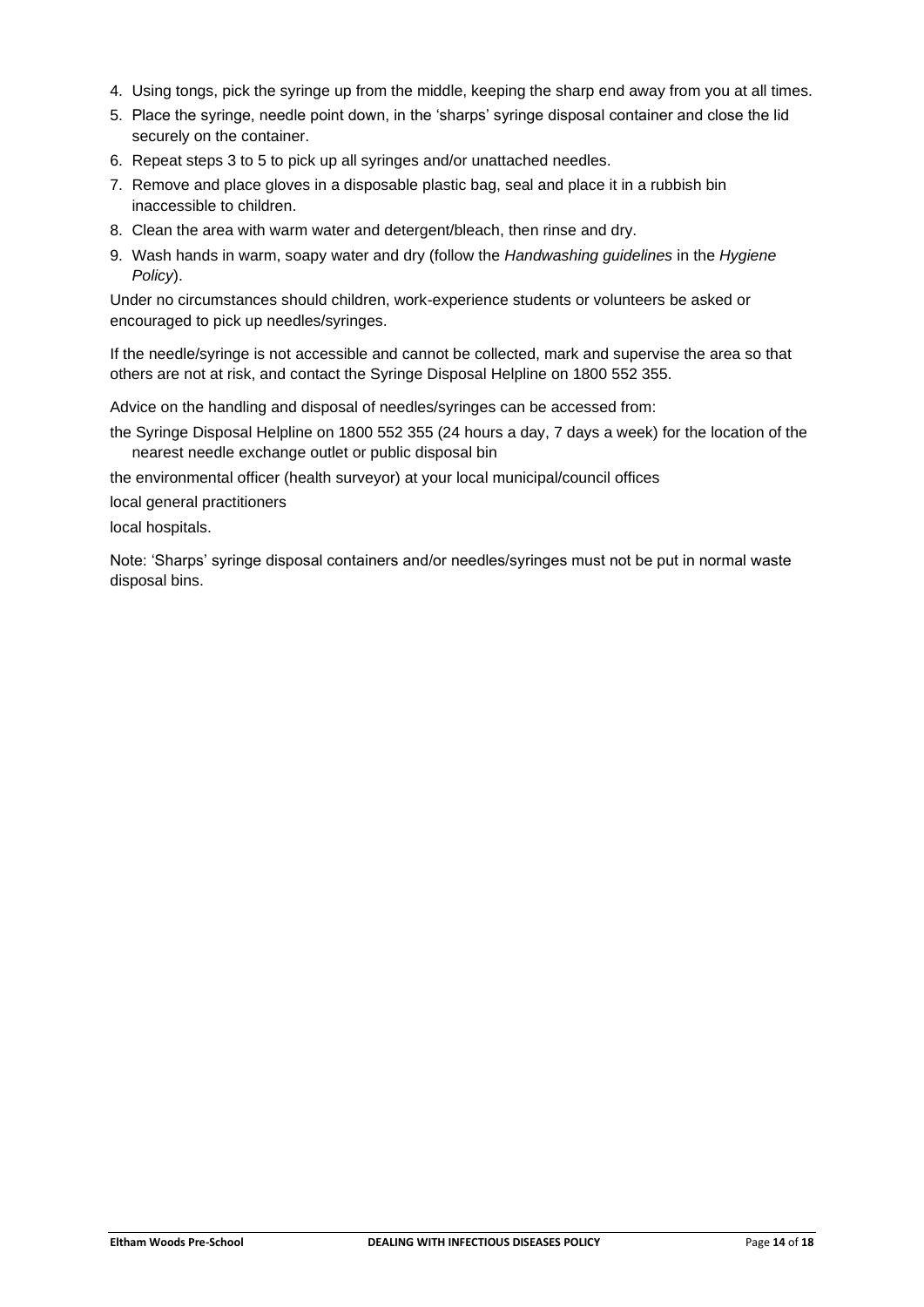# **ATTACHMENT 5 ACTIONS FOR EARLY CHILDHOOD AND CARE SERVICES IN AN EPIDEMIC OR PANDEMIC EVENT**

Early childhood education and care services should consider a variety of strategies to support physical distancing and good hygiene practices to reduce the risk of infection transmission within the practical limitations of an early learning environment.

The following actions are to be considered, adapted and implemented as necessary according to the education setting and the individual needs of the staff, children and the wider service community.

Display educational materials, which can be downloaded and printed from the [Department of Health](http://www.dhhs.vic.gov.au/coronavirus)  [and Human Services \(DHHS\) website](http://www.dhhs.vic.gov.au/coronavirus)

Comply with National Health and Medical Research Council (NHMRC) guidance [Staying healthy:](https://www.nhmrc.gov.au/about-us/publications/staying-healthy-preventing-infectious-diseases-early-childhood-education-and-care-services)  [Preventing infectious diseases in early childhood education and care services](https://www.nhmrc.gov.au/about-us/publications/staying-healthy-preventing-infectious-diseases-early-childhood-education-and-care-services)

Alert your approved provider about any child or staff absenteeism due to an infectious outbreak. Keep parents and staff informed of the actions you are taking.

# **ACTIONS**

Perhaps the most important action early childhood services can take to reduce the risk of infection transmission is to ensure that any unwell staff and children remain at home.

Staff or children most at risk of severe illness should individually assess appropriateness for on-site attendance at this time, with support from their medical practitioner.

It is important that visitors to early childhood services are limited to those delivering or supporting essential services and operations during a pandemic situation.

All unwell staff and children must stay home.

- Parents/carers of children with complex medical needs (including those with compromised immune systems), should seek advice from the child's medical practitioner to support decision-making about whether on-site education and care is suitable, noting that this advice may change depending on the status of the pandemic in Victoria.
- Additional staff, including parent volunteers, should be discouraged from attending the service at this time. Ensure vigilance is maintained through the use of the visitor signing in and out record book including their contact details.
- Parent information sessions and interviews should meet physical distancing requirements of 1.5 metres between adults, or else be replaced with virtual alternatives.

## **HYGIENE**

Everyone can protect themselves and prevent the spread of infection by continuing effective hand hygiene.

- All staff and children should undertake regular hand hygiene, particularly on arrival to the service, before and after eating, after blowing their nose, coughing, sneezing or using the toilet. You are a good role model for the children and their parents/carers, so actively talk about why everyone needs to wash their hands and the importance of everyone doing this.
- Make sure liquid soap and running water, or alcohol-based hand sanitiser, is available at the entrance of the facility and throughout.
- Tissues should be readily accessible with bins provided in each room and in outdoor areas for easy disposal.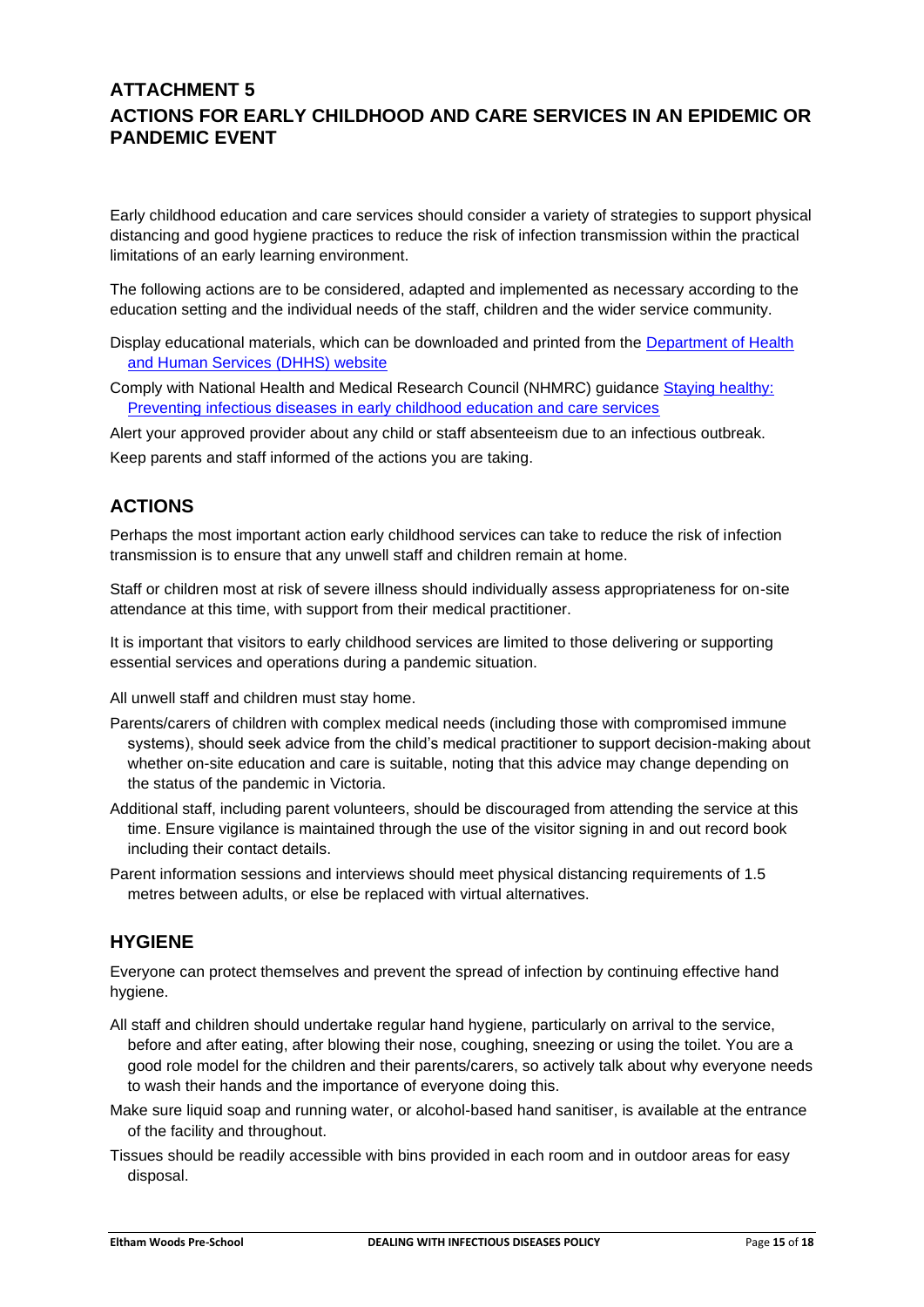- It is recommended that children do not drink directly from drinking fountains at this time. Children should bring their own water bottle for use (and refilling) at the service.
- Ensure the highest hygiene practices amongst food handlers as per NHMRC guidance [Staying](https://www.nhmrc.gov.au/about-us/publications/staying-healthy-preventing-infectious-diseases-early-childhood-education-and-care-services)  [healthy: Preventing infectious diseases in early childhood education and care services.](https://www.nhmrc.gov.au/about-us/publications/staying-healthy-preventing-infectious-diseases-early-childhood-education-and-care-services) Sharing of food should not occur.
- Use of mobile phones by staff should be discouraged. Staff should be reminded to clean their phones regularly.

# **ARRIVAL AND DEPARTURE**

To assist in minimising the spread of infection, procedures to reduce close proximity between attendees at the service should be considered.

- Consider the arrival and departure procedures for children and, where possible, minimise opportunities for parents and carers to gather in groups, especially in foyers and in children's play areas.
- It may be possible, for example, for children to be dropped off and picked up in the service entrance or foyer,.
- While staggered start and finish times occur naturally in some service types, early childhood education and care services will often have one arrival and pick up time. Consider how the arrival and pick up time could be spread out. One example may be to divide the group and allocate times, noting that it is not expected that session times are extended to accommodate additional arrival and departure procedures.
- Greeting parents and children at the front door in the morning and during pick up times will allow for one-on-one communication with families while practising physical distancing and providing opportunities to consider whether children are showing any signs of being unwell.

As at 9 July 2020, daily temperature checks were introduced for services in metropolitan Melbourne and Mitchell Shire to curb the spread of coronavirus (COVID-19).

As at 10 July 2020, the Victorian Chief Health Officer recommended that people in metropolitan Melbourne and Mitchell Shire wear face masks in situations where physical distancing cannot be maintained. These recommendations apply to adults over the age of 18. Face masks should not be placed on children under two.

Victoria's Chief Health Officer has confirmed that the use of face masks or coverings by adults or children is not recommended in early childhood settings at this time.

A single use facemask or cloth mask made to DHHS standards is recommended for staff performing temperature checks. Note that a cloth mask must be washed after each use before being worn again.

## **CONSIDERATIONS FOR TEACHING AND LEARNING ENVIRONMENTS**

Maintaining a physical distance of 1.5 metres will not be practical in early childhood services. Physical distancing is most important between adults.

Reducing mixing between different age or room groups is recommended as a precautionary measure to minimise risk of spread of transmission and aid containment.

- Consider small group play, staggered mealtimes and indoor/outdoor play opportunities whenever possible.
- Windows should be open during the day to promote air flow where possible.
- Consider the setup of the room and the placement of the activities and limit the number of whole group activities.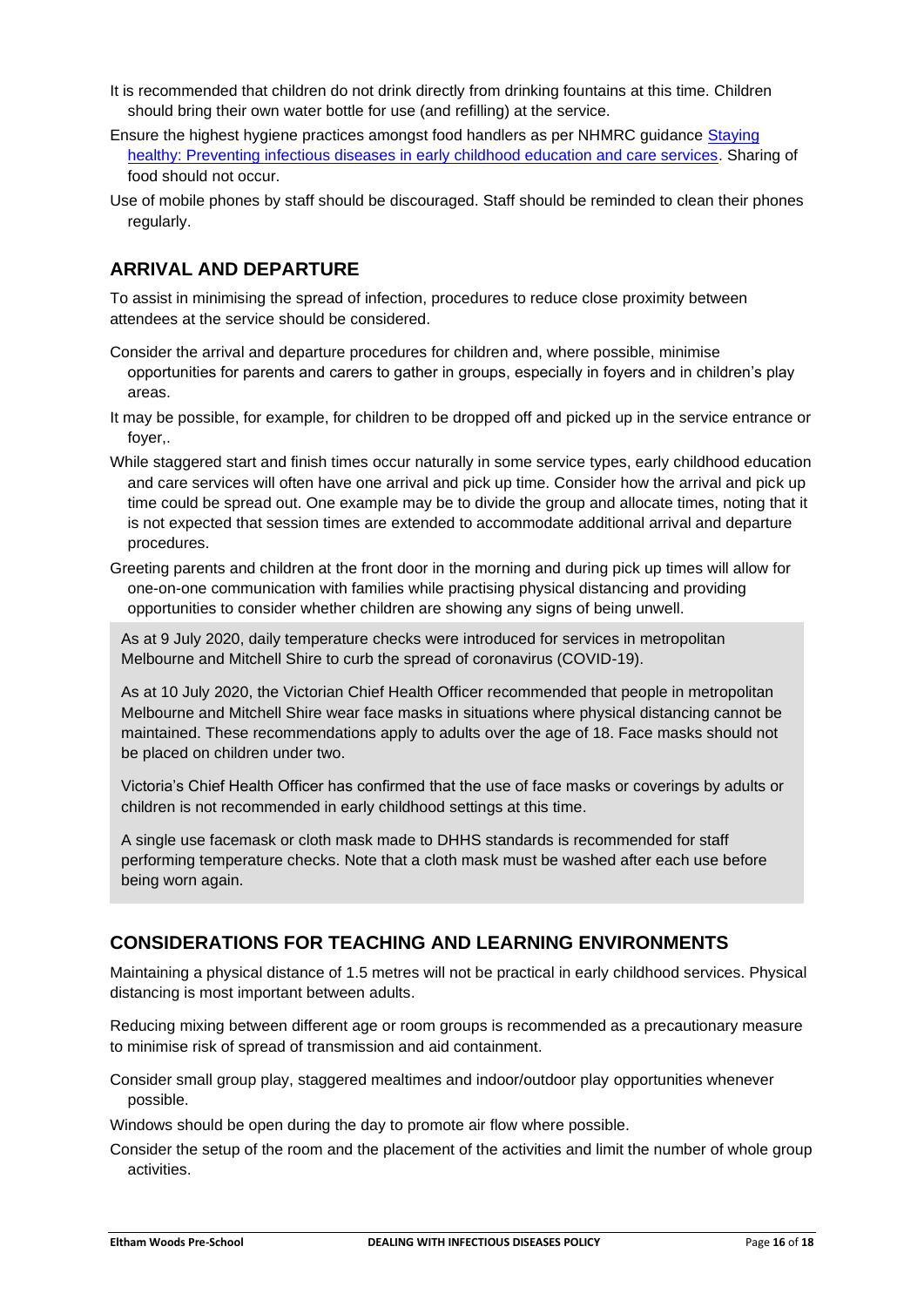- Rather than having group times where everyone is sitting on the mat, consider using informal opportunities to engage with the children/read books/do storytelling with small groups of children at a time.
- For younger children, particularly consider the rotation of toys more often and increase the frequency of cleaning toys. Sharing of toys that have been placed in mouths should be monitored and avoided.
- Wherever possible and where you have enough staffing for adequate supervision, consider operating an indoor/outdoor program.
- A greater range of activities will encourage children and staff to spread out more broadly.
- Mixing of staff and children between rooms should be minimised where possible. It is acknowledged that staff may need to move between rooms to support breaks and, in these situations, staff should be reminded of the importance of hand hygiene.
- Where multiple staff are in a room, remind staff to maintain physical distancing from each other as much as practical.

## **CONSIDERATIONS FOR OFFICES AND STAFF FACILITIES**

- Close proximity between staff should be avoided, where possible, and especially in offices and staff rooms.
- Workstations should be spaced out as much as possible, and the number of staff in offices limited. Where possible, staff should use separate offices.
- Remind staff to maintain physical distancing from each other as much as possible in the reception, staff room and offices.

## **CLEANING AND FACILITIES MANAGEMENT**

- Environmental cleaning, coupled with regular hand hygiene, remains important to reduce the risk of infection transmission.
- Services should maintain full adherence to the NHMRC childcare cleaning guidelines, in addition:
	- clean and disinfect high-touch surfaces at least daily (e.g. play gyms, tables, hard-backed chairs, doorknobs, light switches, phones, remotes, handles, desks, toilets, sinks, kitchenware).
	- wash and launder play items and toys including washable plush toys, as appropriate, in accordance with the manufacturer's instructions. If possible, launder items using the warmest appropriate water setting for the items and dry items completely.
	- note, disinfecting and cleaning of toys and equipment is not required after every use.
- Hand hygiene before and after use of shared equipment is recommended. (For example, prior to a new activity).
- Excursions should not be undertaken other than to local parks.

## **PROVISION OF ROUTINE CARE AND FIRST AID**

Physical distancing is not practical when providing direct care. In this situation, standard precautions, including hand hygiene, are important for infection control.

- Standard precautions are advised when coming in to contact with someone for the purpose of providing routine care, assistance or first aid. Also see NHMRC guidance [Staying healthy:](https://www.nhmrc.gov.au/about-us/publications/staying-healthy-preventing-infectious-diseases-early-childhood-education-and-care-services)  [Preventing infectious diseases in early childhood education and care services.](https://www.nhmrc.gov.au/about-us/publications/staying-healthy-preventing-infectious-diseases-early-childhood-education-and-care-services)
- Always wash hands with soap and water or use a hand sanitiser before and after performing routine care or first aid.
- Additional Personal Protective Equipment (PPE), for example face masks, is not required to provide routine care or first aid for children who are well.